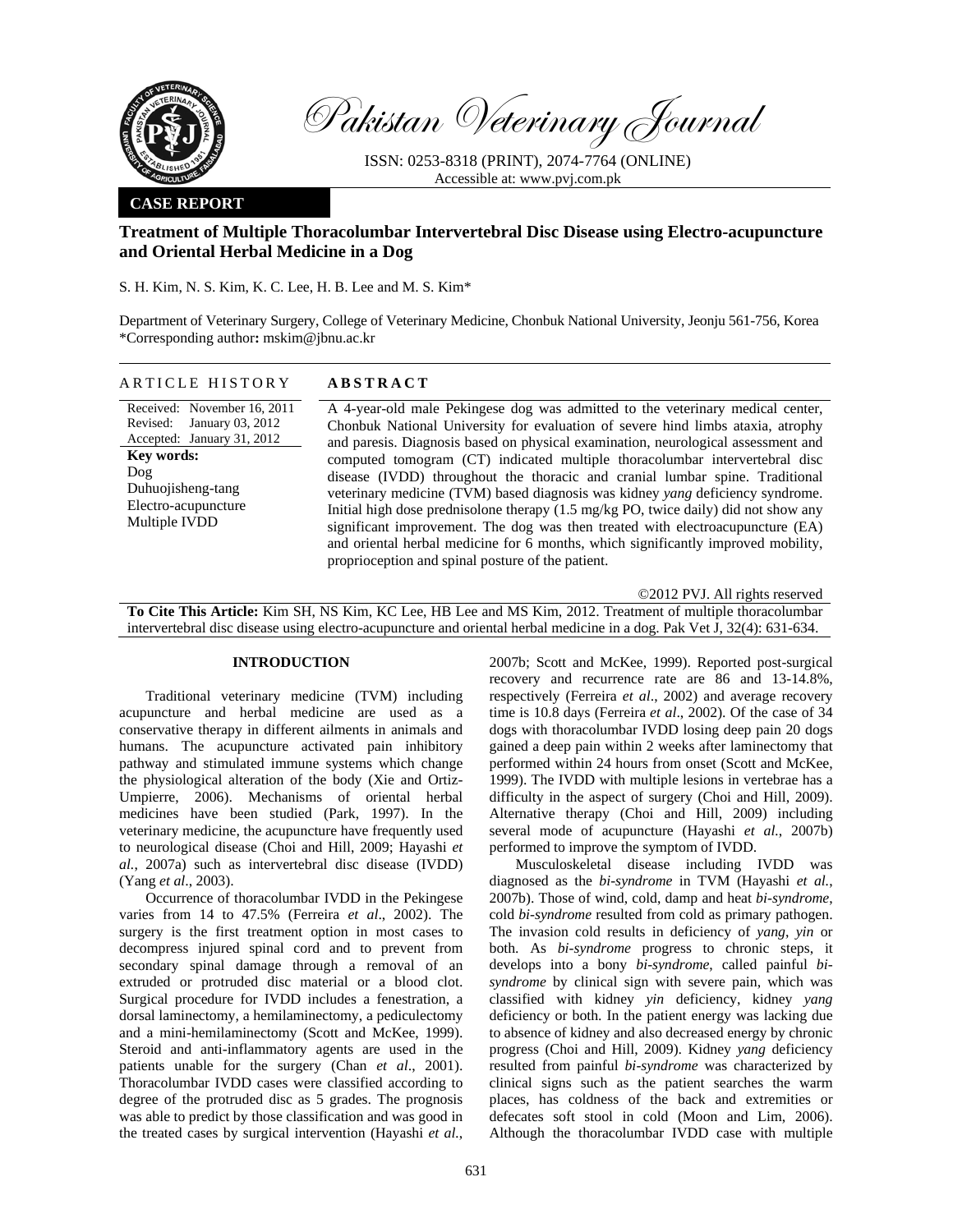lesions in vertebrae can occur frequently, reported cases are rare. The case regarding to multifocal IVDD in cats was reported (Choi and Hill, 2009) but as far as could be ascertained no report of multifocal IVDD in dog is available. Therefore, this case report was worthy to suggest as combination EA with herbal medicine instead of surgery.

### **A CASE STUDY**

**History and clinical examinations:** A 4-year-old male intacted Pekingese dog was admitted to the Veterinary Medical Center, Chonbuk National University for evaluation of severe hind limbs ataxia, atrophy and paresis. Historically, the patient developed pancreatitis at 1-year of age that resolved after treatment. The patient had a first episode of thoracolumbar IVDD at 2-year of age with back pain that resolved after steroidal therapy. When the patient was 4-year-old, the second episode of thoracolumbar IVDD was appeared. At that time, he had a marked paraplegia with an amyotrophy and loss of upper motor neuron activity in hind limbs. Clinical examination revealed loss of deep and superficial pain completely in hind limbs. A dyschezia and dysuria were also observed. Based on the history and clinical examination, thoracolumbar disk disease grade V was diagnosed.

**Diagnosis and Treatment Response:** The narrowed intervertebral spaces and radio-opaque materials were observed on X-ray. On the CT, hyperattenuative dorsal mixed protruding with extruding disc materials were observed which lies from  $T_{12}$  to  $L_6$  spinal segments (n=7). The most severe compression by centrally extruding intervertebral disc material was noted at  $L_{1-2}$  (Fig. 1).



**Fig.1:** Transverse computed tomography image multifocal canine IVDD at  $T_9$ -L<sub>3</sub> (A: T<sub>9-10</sub>, B: T<sub>10-11</sub>, C: T<sub>11-12</sub>, D: T<sub>12-13</sub>, E: T<sub>13</sub>-L<sub>1</sub>, F: L<sub>1-2</sub>, G: L<sub>2-3</sub>, H: L4). IVDD which combined with Hansen type 1 and type 2 that multiple increasing the Hounsfield unit (HU) was observed from  $T_9$  to  $L_3$  on the CT image. Each disk materials were found on the left side. F: The most severe lesion was observed between  $L_1$  and  $L_2$  lesion which take the spinal space about 70% mid-ventrally (\*).



**Fig. 2:** Acupuncture Points: 1; GV-14, 2; BL-18, 3; BL-22, 4; BL-23, 5; GV-2-1, 6; BL-25, 7; BL-26, 8; BL-27, 9; BL-28, 10; GB-301, 11; GB-302, 12; GB-31, 13; BL-37, 14; GB-34, 15; ST-36, 16; BL-60, 17; KI-1.



**Fig. 3:** Chronological progress of motor function (A, B and C) following alternative treatment including dry needle acupuncture, electro-acupuncture, aqua-acupuncture, herbal medicine, swimming and antioxidant; follow up computed tomogram (D) after 6 months.

Initially, steroid therapy was performed. The surgery was not primary recommendation in this case as the patient was suffering from protruding disc materials extensively spread from  $T_9$  to  $L_6$ , the pathological lesions were uncertain and patient showed poor prognosis. Although this case was 4-year-old which was diagnosed for thoracolumbar IVDD at local hospital from 2 years ago, it has lesion of protrusion as Hansen type II. Initially methylprednisolone sodium succinate (MPSS) was administrated as high dosage (30mg/kg). And then, prednisolone (PDS) 1.5 mg/kg, furosemide 1 mg/kg, spironolactone 1 mg/kg, ursodeoxy-cholic acid (UDCA) 10 mg/kg and vitamin B complex was administrated twice a day, orally. The dog was treated with PDS (0.5 mg/kg PO, once daily) in a tapering dose for alleviating spinal cord damage for 1 month. An improvement of chief complaint, however, did not observe. The steroidal therapy for 1 month gave rise that alkaline phosphatase (ALP) value increased to 708 U/L (reference range from 20 to 150 U/L) and alanine transaminase (ALT) value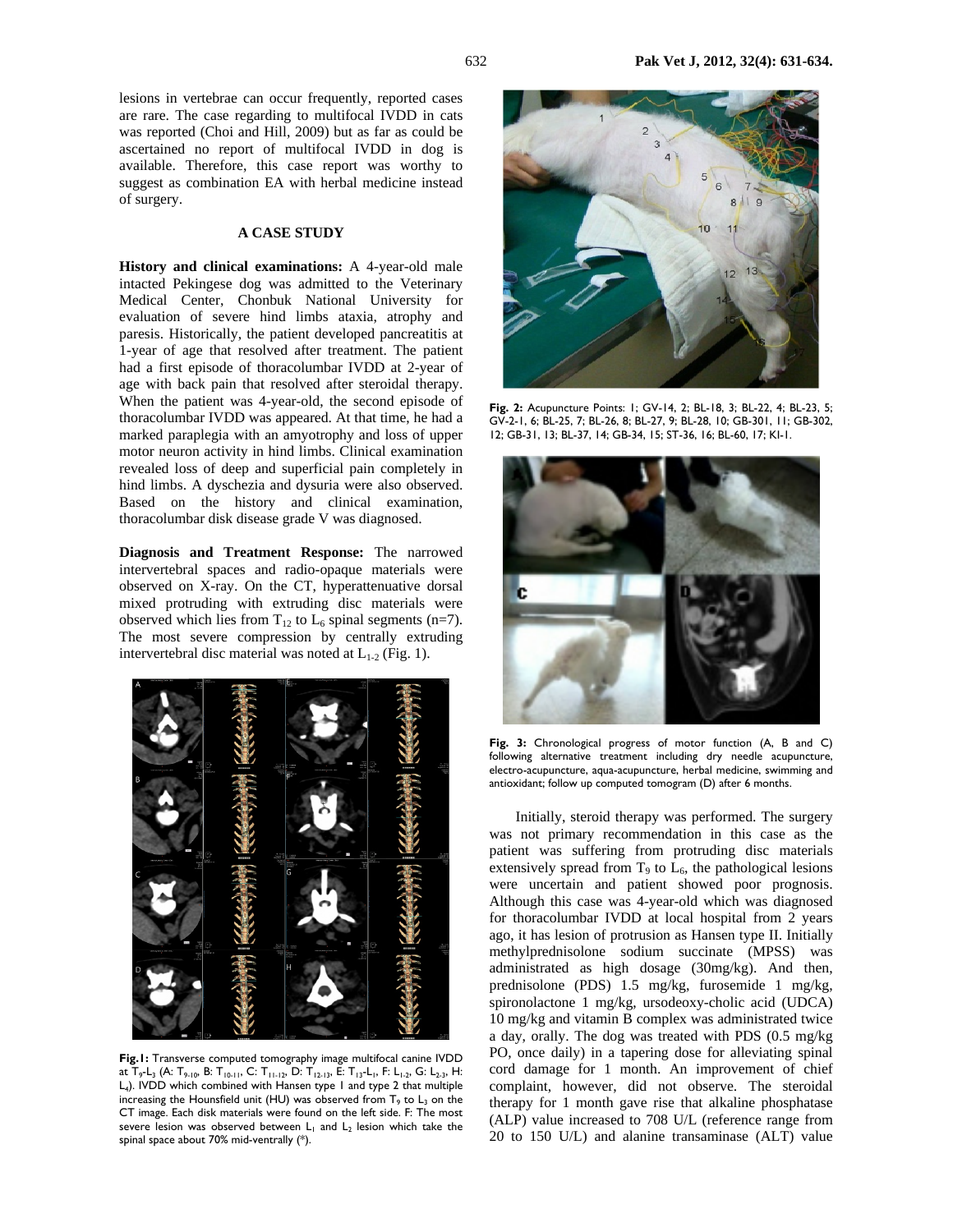increased to 1604 U/L (reference range from 10 to 118 U/L). Promptly all of the administration was suspended. We decided to apply a TVM with guardian consent. TVM is mainly composed of electroacupuncture (EA) and oriental herbal medicine. As an ancillary therapy, swimming, anti-oxidant such as vitamin B complex and a reinforcing agent such as nandrolone decanoate 1.5mg/kg which administrated intramuscular once a week were performed. TVM diagnosis was performed by evaluation of clinical history and based on findings such as pattern of watching, listening, asking and touching and diagnosis of tongue and pulse. On the diagnosis of tongue, it was pale and wet condition. On the diagnosis of pulse, it was deep and weak. So, kidney *yang* deficiency syndrome resulted from painful *bi* syndrome was diagnosed by TVM. The acupuncture points and oriental herbs were selected based on TVM diagnosis and the author's clinical experience. The acupuncture points used in this case were as follows: BL (Bladder) -18, BL-22, BL-23, BL-25, BL-26, BL-27, BL-28, BL-37, BL-60, GB (Gallbladder) -30, GB-31, GB-34, GV-14, GV-2-1, ST (Stomach) -36 and KI (Kidney)-1 (Fig. 2). Pairs of acupuncture points were connected with an electrode to form a set, which was used at 30 Hz for 10 minutes, and then at 80 to 120 Hz for 10 minutes. GV-14 and GV-2-1 made up the first set, both sides BL-18 and KI-1 made up the second and the third sets, both sides BL-23 and ST-36 made up the fourth and the fifth sets. Aqua-acupuncture was performed injecting vitamin  $B_{12}$ (Biodyl, Merial, Korea) at BL-23, GB-30, ST-36 and KI-1. The dog was positioned at a sternal recumbency. The animal underwent EA twice a week for 1 month, then once two weeks for 5 months, totally 18 times. The patient was continuously taken the EA once a month.

A Duhuojisheng-tang (DHJST) was used to remove a wind and damp, to strengthen the *Qi,* energy*,* of liver and kidney, to promote the circulation of *Qi* and blood and to make the pain easier. DHJST was administered for 6 months. DHJST made into semi-solid marble form which was mixed with honey to make palatable.

As an ancillary treatment, the patient was swum by owner in the bathtub which was carried out to barely touch the bottom of the pool with patient's feet twice a week for 20 minute. Antioxidants such as omega-3, vitamin E, vitamin B complex, glucosamine and chondroitin sulfate were administered as adjunct therapy.

Based on the restoration of normal walk, defecation and urination with 6 month alternative therapy, a good outcome was noted in this case. The back pain was complete stop and deep pain and conscious proprioception returned. As a result of the alternative therapy, the patient showed favorable prognosis with ambulatory paraparesis as a thoracolumbar IVDD grade II. Although no evidence of noticeable improvement on the CT images (Fig. 3) could be noted, alternative medicine including EA and administrating DHJST might affect to tonify muscle tone and to promote *Qi* to liver and kidney.

#### **DISCUSSION**

 Some reports are available in the literature on the treatment of thoracolumbar IVDD in dogs (Choi and Hill, 2001; Ferreira *et al*., 2002; Yang *et al*., 2003; Hayashi *et al.*, 2007b). Alternative therapy including EA and DHJST

had a favorable prognosis on patients with unable to be operated spine. Reason that surgical treatment did not choose as first treatment was that patient had pathological lesions of intervertebral discs from  $T_{12}$  to  $L_6$  (n=7). Deep pain did not already respond. Several cases were reported which were multiple IVDD (Hayashi *et al*., 2007a). On the result of the both imaging diagnosis and medical history, this case has mixed a Hansen type II with type I IVDD.

 Although, surgery was chose as a primary option in case of thoracolumbar IVDD, acupuncture and herbal medicine was indicated when patients have multiple lesions in spine (Choi and Hill, 2009). Acupuncture could activate axonal regrowth and thus regeneration of destroyed axons in the spinal cord. And it was a potent anti-inflammatory treatment, because it might decrease local spinal inflammation, edema, vasodilation or constriction and histamine or kinin release. This would decrease scar tissue formation, cord compression or hypoxemia and pain (Yang *et al.,* 2003). Especially, EA covers a large part in alternative therapy and has a stronger effect than other type of acupunctures (Hayashi *et al.*, 2007b; Choi and Hill, 2009). Although acupoints were depended on by experience of clinicians and condition of patients, a paper indicates the acupoints which proper to thoracolumbar IVDD (Chan *et al*., 2001). In this case, Bladder (BL) Meridian was selected as acupoints which was effective in neurological problem including IVDD.

Formula of DHJST was chosen to expel wind and dampness, enhance kidney and liver energy, help *Qi* circulation and alleviate pain (Hayashi *et al*., 2007a). It consisted of 16 herbs (Park, 1997). DHJST is used clinically when symptoms such as arthritis, degenerative disease, knee joint pain along with anemia and disorder of circulation appear for nourishing blood, strengthen body muscles, relieving pain and as anti-inflammation especially in case of *Bi* syndrome (Hayashi *et al.*, 2007a). A steroid therapy has a side effect such as liver damage and delaying the wound healing and is controversial about the curative influence of a drug in thoracolumbar IVDD (Yang *et al*., 2003). This case also has an increasing value of liver enzymes when the steroidal therapy was performed. DHJST could intensify the liver function (Park, 1997). For the reason it was suitable to patients with worsen liver function.

During the follow up computed tomogram of spinal cord was found compressed by disk materials as ever. The discordance between the aspect of compression of intraspinal space and clinical symptoms did not clarify. It is considered alternative therapy including EA and administration of DHJST work invisibly through CT. Long term studies are needed to answer that why the primary lesions did not eliminate and to observe recurrence rates IVDD in EA and herbal medicine therapy. From the present case, it is considered that alternative therapy including combination of EA and DHJST seems a good primary treatment option in cases of multiple IVDD which are unable to undergo surgery.

#### **REFERENCES**

Chan W, K Chen, H Liu, L Wu and | Lin, 2001. Acupuncture for general veterinary practice. J Vet Med Sci, 63: 1057-1062.